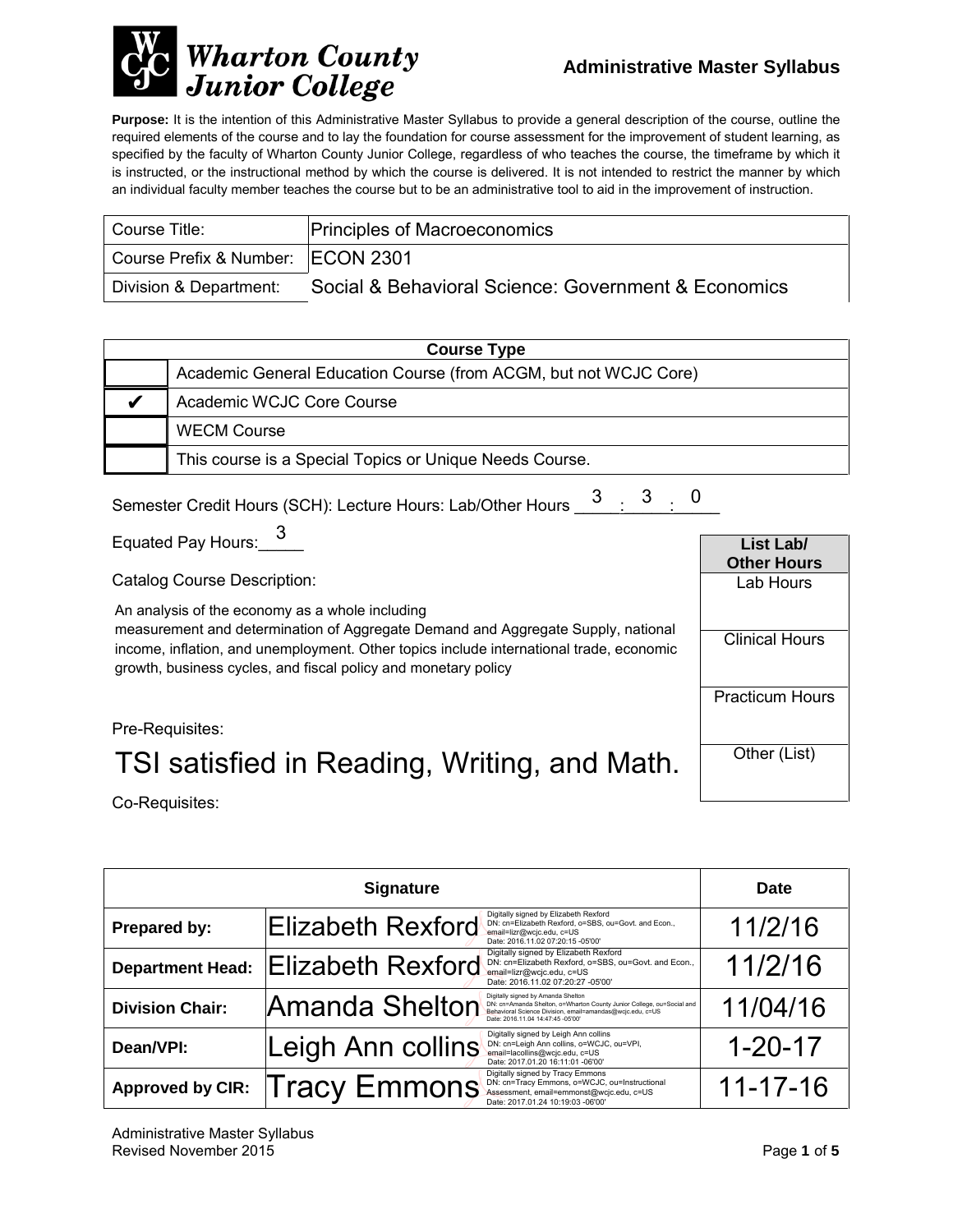**I. Topical Outline:** Each offering of this course must include the following topics (be sure to include information regarding lab, practicum, clinical, or other non-lecture instruction).

Introduction to Economics Scarcity and Choice Methodology of Economics Applying Graphs to Economics Market Supply And Demand Macroeconomic Fundamentals: Gross Domestic Product (Expenditure and Income Approaches) Business Cycles and Unemployment Inflation (Demand Pull and Cost Push, Measurement, Consequences) Macroeconomic Theory and Policy The Keynesian Model (Consumption Function Shifts, Investment Expenditures, Aggregate Expenditure Function) Aggregate Demand and Supply(Demand and Supply Curves, Aggregate Supply Curve) Fiscal Policy(Federal Reserve) Federal Debts, Surpluses and the National Debt Money Banking and Monetary Policy Money and the Federal Reserve System Money Creation Monetary Policy The International Economy International Trade and Finance Growth and Less Developed Countries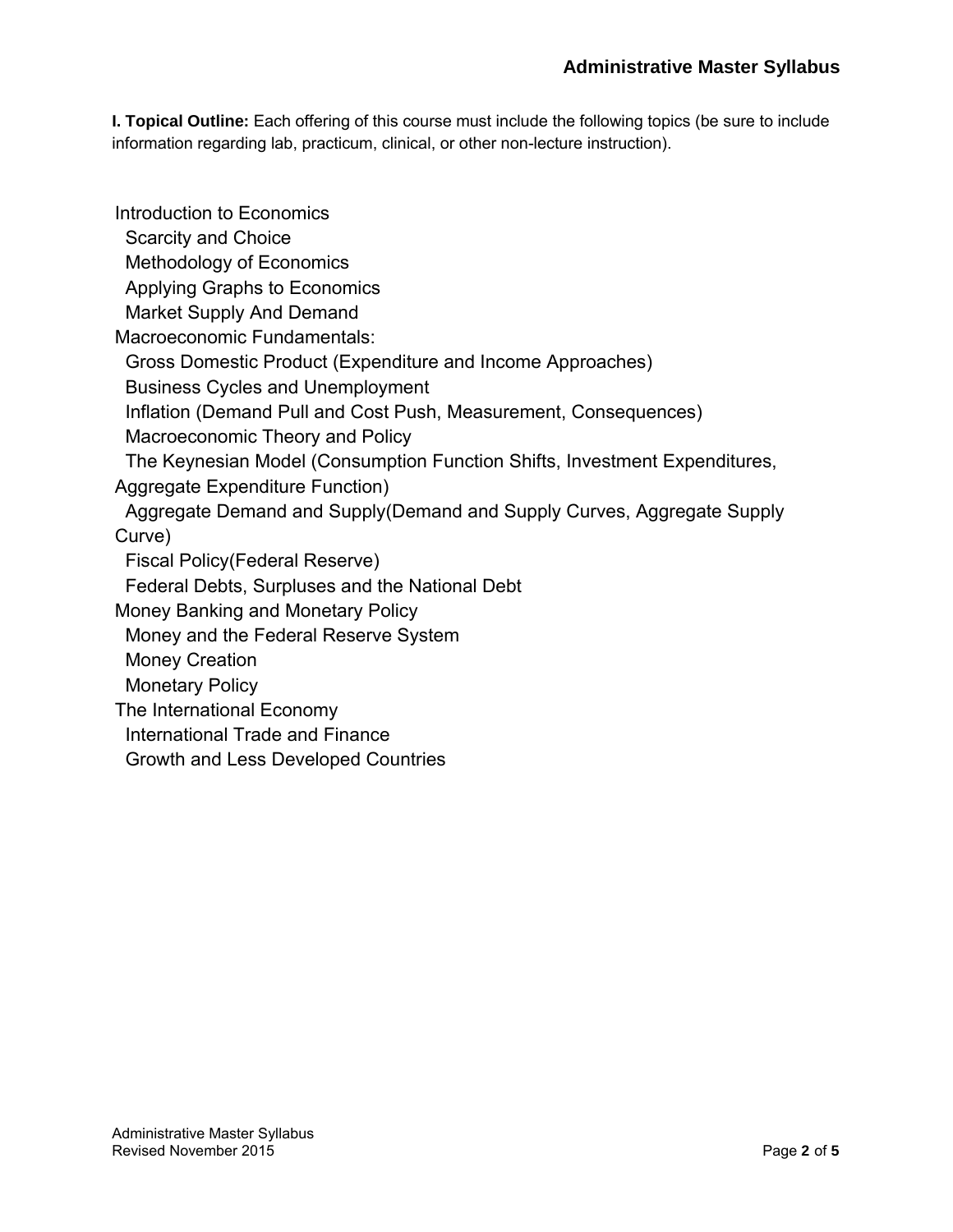#### **II. Course Learning Outcomes**

| <b>Learning Outcomes: Upon successful</b><br>completion of this course, students will:                                                                                                                                                                                                                                                                                                                                                                                                                                                                                                                                                                                                                                                                                                                                                                                                                                                                                                                                                                                       | <b>Methods of Assessment:</b>                                                                                                                                                                                                                                                                                                                                                                                                                                                                                                                                                                                                                                                                                                                                                                                                                                                                                                                                                                                                                                                                                                                           |
|------------------------------------------------------------------------------------------------------------------------------------------------------------------------------------------------------------------------------------------------------------------------------------------------------------------------------------------------------------------------------------------------------------------------------------------------------------------------------------------------------------------------------------------------------------------------------------------------------------------------------------------------------------------------------------------------------------------------------------------------------------------------------------------------------------------------------------------------------------------------------------------------------------------------------------------------------------------------------------------------------------------------------------------------------------------------------|---------------------------------------------------------------------------------------------------------------------------------------------------------------------------------------------------------------------------------------------------------------------------------------------------------------------------------------------------------------------------------------------------------------------------------------------------------------------------------------------------------------------------------------------------------------------------------------------------------------------------------------------------------------------------------------------------------------------------------------------------------------------------------------------------------------------------------------------------------------------------------------------------------------------------------------------------------------------------------------------------------------------------------------------------------------------------------------------------------------------------------------------------------|
| 1. Explain the role of scarcity,<br>specialization, opportunity cost, and<br>cost/benefit analysis in economic decision<br>making.<br>2. Identify the determinants of supply and<br>demand; demonstrate the impact of shifts<br>in both market supply and demand curves<br>on equilibrium price and output.<br>3. Define and measure national income and<br>rates of unemployment and inflation.<br>4. Identify the phase of the business cycle<br>and the problems caused by cyclical<br>fluctuations in the market economy.<br>5. Define money and the money supply;<br>describe the process of money creation by<br>the banking system and the role of the<br>central bank.<br>6. Construct the aggregate demand and<br>aggregate supply model of the macro<br>economy and use it to illustrate<br>macroeconomic problems and potential<br>monetary and fiscal policy solutions.<br>7. Explain the mechanics and institutions of<br>international trade and their impact on the<br>macro economy.<br>8. Define economic growth and identify<br>sources of economic growth | 1. Aplia questions on CH1 and CH 2.<br>Instructor generated test questions on CH1<br>and CH2: including multiple choice and<br>essay questions.<br>2. Aplia questions, CH 3. Instructor<br>generated test questions on CH 3:<br>including multiple choice and essay<br>questions.<br>3. Aplia questions on CH 15, CH 16, and<br>CH 17. Instructor generated test questions<br>on the same chapters.: including multiple<br>choice and essay questions.<br>4. Aplia questions CH. 16. Instructor<br>generated test questions on CH 16:<br>including multiple choice and essay<br>questions.<br>5. Aplia questions on CH 24, CH 25 and<br>CH 26. Instructor generated test questions<br>on the same chapters: including multiple<br>choice and essay questions.<br>6. Aplia questions on CH 20 and CH 21.<br>Instructor generated test questions on the<br>same chapters: including multiple choice<br>and essay questions.<br>7. Aplia questions on CH 28. Instructor<br>generated test questions on CH 28:<br>including multiple choice and essay<br>questions.<br>8. Aplia questions on CH. 2 and CH 20.<br>Instructor generated test questions on the |
|                                                                                                                                                                                                                                                                                                                                                                                                                                                                                                                                                                                                                                                                                                                                                                                                                                                                                                                                                                                                                                                                              | same chapters : including multiple choice<br>and essay questions.                                                                                                                                                                                                                                                                                                                                                                                                                                                                                                                                                                                                                                                                                                                                                                                                                                                                                                                                                                                                                                                                                       |
|                                                                                                                                                                                                                                                                                                                                                                                                                                                                                                                                                                                                                                                                                                                                                                                                                                                                                                                                                                                                                                                                              | ALL OUTCOMES ALSO TESTED ON<br><b>DEPARTMENTAL</b><br>FINAL EXAM.                                                                                                                                                                                                                                                                                                                                                                                                                                                                                                                                                                                                                                                                                                                                                                                                                                                                                                                                                                                                                                                                                       |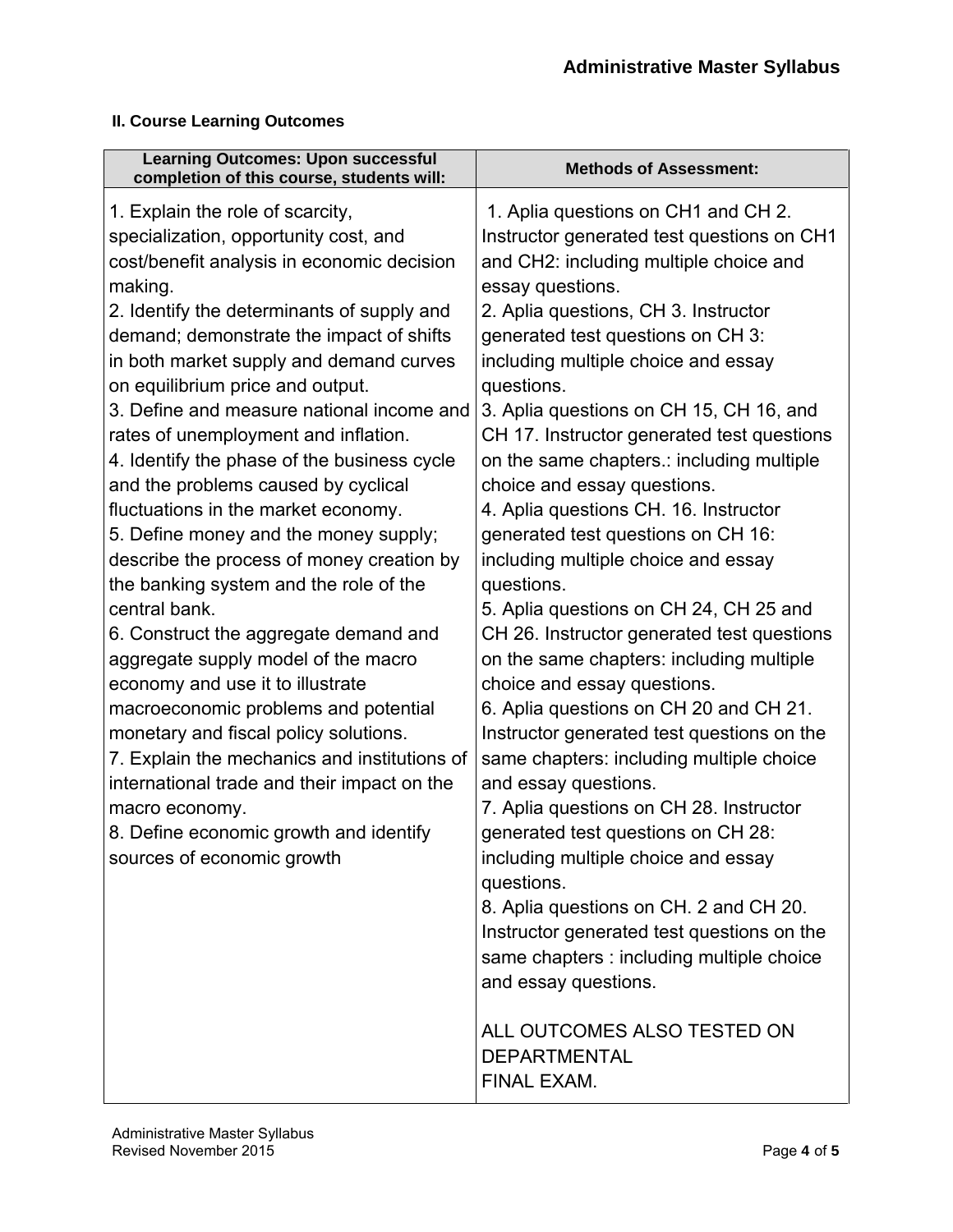#### **III. Required text(s), optional text(s) and/or materials to be supplied by the student:**

Mankiw, N. Gregory. Principles of Macroeconomics. 7th Edition. Cengage Press. With Mindtap (Aplia Subscription Package).

IV. Suggested course maximum: <u><sup>35</sup>\_\_\_\_\_</u>

**V. List any specific or physical requirements beyond a typical classroom required to teach the course.**

None

**VI. Course Requirements/Grading System—**Describe any course specific requirements such as research papers or reading assignments and the generalized grading format for the course.

Instructors may use the narrative/lecture method of instruction to impart course content. The narrative method is also useful for setting the stage for class discussions.

Class discussion between students and instructors is encouraged for the purpose of developing in students the ability to speak before others about course content. Class discussions should arise from the readings that students complete and from points of interest and the interpretation of facts that emerge in class, especially those relevant to students.

Students will be required to complete written work or to prepare oral presentations to further elaborate or explain what has been presented and discussed by the instructor. These requirements are designed to challenge the student to analyze and critique the material presented. The written work may be in the form of essay test topics, book reviews, reports on articles in scholarly journals, or other written assignments as assigned by the instructor. Oral presentations may be designed as debates, informative overviews, or persuasive monologues.

Minimum requirements include the following:

1.) Attend class in accordance with college policy and as stipulated by the instructor. 2.) Complete appropriate reading assignments made by the instructor

3.) Complete appropriate writing assignments based on the readings, classroom presentations and

discussion

4.) Complete oral presentations (if assigned by instructor) 5.) Complete appropriate tests (quizzes, major examinations, and a final examination) The grading scale us be as follows: 90% to 100% = A 80% to 89% = B 70% to 79% = C 60% to 69% = D Below 60% = F

Instructors may also use a point system to determine final scores as long as this point system is clearly outlined in the instructor's syllabus. All instructors are required to give a comprehensive final exam which will count for a minimum of 10% of the students grade. Other assignments are assigned various weights by instructors with written work evaluated as at least 25 % of a students grade.

Assessment will be conducted using a variety of methods. Objective questions such as multiplechoice, matching, true/false and fill-in-the blank will be used as will subjective questions which may demand narrative identification, lengthy narrative responses, and also critical thinking. Students will be tested on materials presented in class and are expected to develop listening and note-taking skills. The weight, style, and<br>nature of the specific assessment tool are left to the discretion<br>of the individual instructor, but each instructor must place<br>emphasis on the development of skills. Balance in testing to acco<br>styles is the desired goal

#### **VII. Curriculum Checklist**

#### **Academic General Education Course** (from ACGM-but not in WCJC core)

• No additional documentation needed.

✔ Academic WCJC Core Course. Attach the Core Curriculum Review Forms.

- **✓** Critical Thinking
- <u>✔</u> Communication
- <u>✔</u> Empirical & Quantitative Skills
- $\Box$  Teamwork
- <u>✔</u> Social Responsibility
- **Personal Responsibility**

#### **WECM Course**

• If needed, revise the Program SCANS Matrix and Competencies Checklist.

Administrative Master Syllabus Revised November 2015 Page **5** of **5**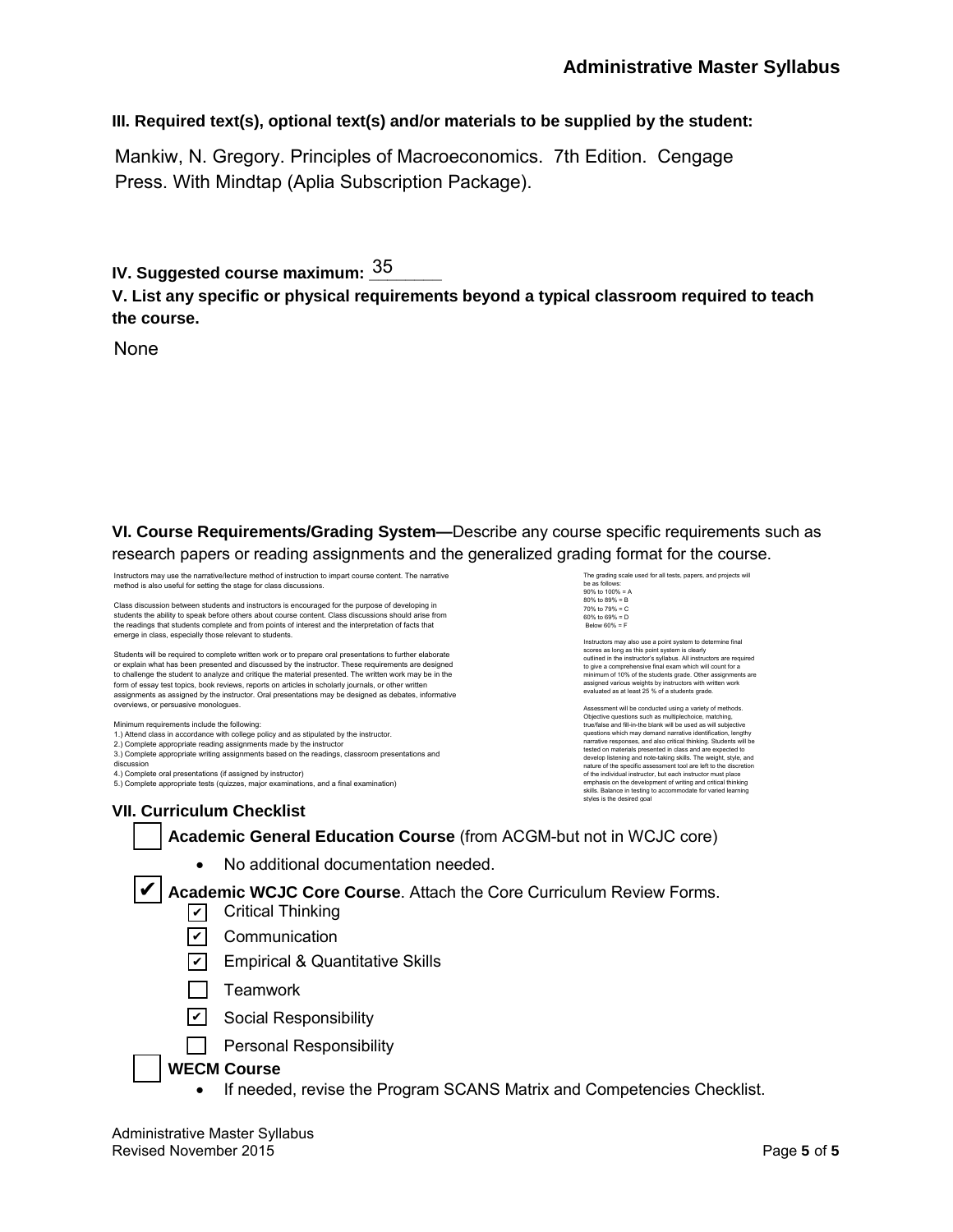

Foundational Component Area: **Social & Behavioral Sciences Course Prefix & Suffix: \_\_\_\_\_\_\_\_\_\_\_\_\_\_\_\_\_\_** ECON 2301

Core Objective: **Critical Thinking Skills—**to include creative thinking, innovation, inquiry, and analysis, evaluation and synthesis of information

| <b>SLO</b> Status                                                            | Student Learning Outcome supporting core objective:<br><b>Student Learning Outcome (SLO)</b>                                                                      | For each core objective, there must be at least two different methods of assessment.<br><b>Learning Activity</b>                                                    | <b>Assessment</b>                                                                                                                                         |
|------------------------------------------------------------------------------|-------------------------------------------------------------------------------------------------------------------------------------------------------------------|---------------------------------------------------------------------------------------------------------------------------------------------------------------------|-----------------------------------------------------------------------------------------------------------------------------------------------------------|
| The SLO is:                                                                  | Insert SLO (from Administrative Master Syllabi) below                                                                                                             | Provide a brief name and<br>description of the sample learning<br>activity:                                                                                         | Provide a brief name and<br>description of the sample quiz,<br>exam, rubric, assignment, etc. for<br>assessing the objective:                             |
| $\blacksquare$ Existing<br>□ Revised<br>$\Box$ New<br>State<br>Mandated      | Explain the role of scarcity, specialization, opportunity<br>cost/benefit analysis in economic decision making.                                                   | Aplia chapter specific problem<br>sets requiring step-by-step<br>analysis of a particular topic with<br>an overall conclusion/product at<br>the end of the problem. | All economics instructors<br>utilize the Aplia programs<br>for either homework or in<br>class assignments.                                                |
| <b>Existing</b><br>Revised<br>$\Box$ New<br>$\blacksquare$ State<br>Mandated | Identify the determinants of supply and demand;<br>demonstrate the impact of ships in both market<br>supply and demand curves on equilibrium price and<br>output. | Aplia chapter specific problem<br>sets requiring step-by-step<br>analysis of a particular topic with<br>an overall conclusion/product at<br>the end of the problem. | Aplia programs for homework or<br>class work; written work, exams,<br>oral presentations (debates,<br>informative overviews, or<br>persuasive monologues) |
| $\Box$ Existing<br>□ Revised<br>$\Box$ New<br>$\Box$ State<br>Mandated       |                                                                                                                                                                   |                                                                                                                                                                     |                                                                                                                                                           |

# Department Head: Elizabeth Rexford Department Head: <u>Elizabeth Rexford</u> Parte 2014-16

WCJC Core Curriculum Review Form-Social & Behavioral Sciences (April 2013) Page 1 (Modified from Collin College)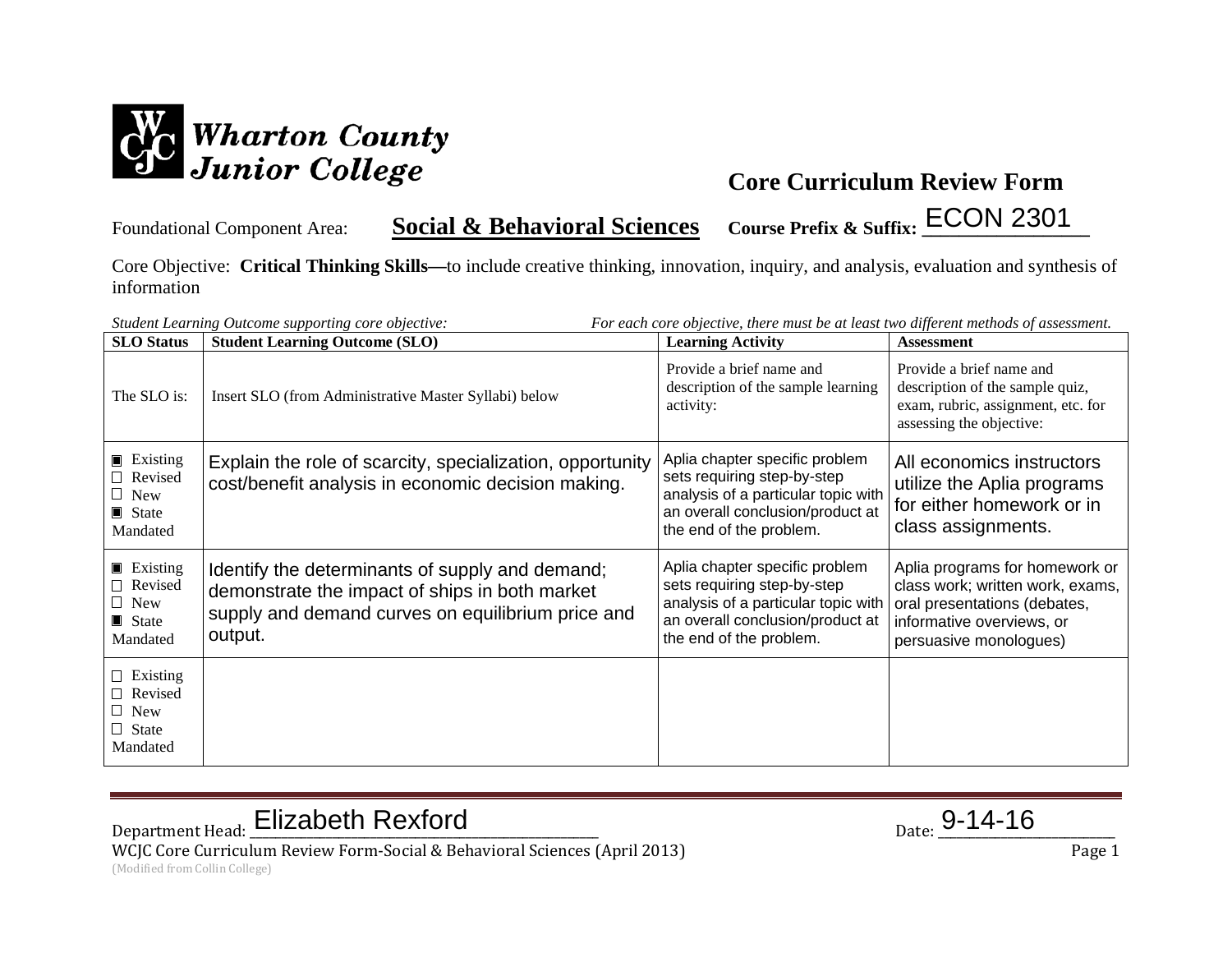

Foundational Component Area: **Social & Behavioral Sciences Course Prefix & Suffix: \_\_\_\_\_\_\_\_\_\_\_\_\_\_\_\_\_\_** ECON 2301

Core Objective: **Critical Thinking Skills—**to include creative thinking, innovation, inquiry, and analysis, evaluation and synthesis of information

| <b>SLO</b> Status                                                                      | <b>Student Learning Outcome (SLO)</b>                                                                                                   | <b>Learning Activity</b>                                                                                                                                            | <b>Assessment</b>                                                                                                                                         |
|----------------------------------------------------------------------------------------|-----------------------------------------------------------------------------------------------------------------------------------------|---------------------------------------------------------------------------------------------------------------------------------------------------------------------|-----------------------------------------------------------------------------------------------------------------------------------------------------------|
| The SLO is:                                                                            | Insert SLO (from Administrative Master Syllabi) below                                                                                   | Provide a brief name and<br>description of the sample learning<br>activity:                                                                                         | Provide a brief name and<br>description of the sample quiz,<br>exam, rubric, assignment, etc. for<br>assessing the objective:                             |
| $\blacksquare$ Existing<br>□ Revised<br>$\Box$ New<br>State<br>Mandated                | Define and measure national income and the rates of<br>unemployment and inflation.                                                      | Aplia chapter specific problem<br>sets requiring step-by-step<br>analysis of a particular topic with<br>an overall conclusion/product at<br>the end of the problem. | Aplia programs for homework or<br>class work; written work, exams,<br>oral presentations (debates,<br>informative overviews, or<br>persuasive monologues) |
| $\blacksquare$ Existing<br>□ Revised<br>$\Box$ New<br>$\blacksquare$ State<br>Mandated | Identify the phases of the business cycle and the<br>problems caused by cyclical fluctuations in the<br>market economy.                 | Aplia chapter specific problem<br>sets requiring step-by-step<br>analysis of a particular topic with<br>an overall conclusion/product at<br>the end of the problem. | Aplia programs for homework or<br>class work; written work, exams,<br>oral presentations (debates,<br>informative overviews, or<br>persuasive monologues) |
| $\blacksquare$ Existing<br>Revised<br>$\Box$ New<br>$\blacksquare$ State<br>Mandated   | Define money and the money supply; describe the<br>process of money creation by the banking system<br>and the role of the central bank. | Aplia chapter specific problem<br>sets requiring step-by-step<br>analysis of a particular topic with<br>an overall conclusion/product at<br>the end of the problem. | Aplia programs for homework or<br>class work; written work, exams,<br>oral presentations (debates,<br>informative overviews, or<br>persuasive monologues) |

Department Head: Elizabeth Rexford Department Head: <u>Elizabeth Rexford</u> Parte 2014-16

WCJC Core Curriculum Review Form-Social & Behavioral Sciences (April 2013) Page 2 (Modified from Collin College)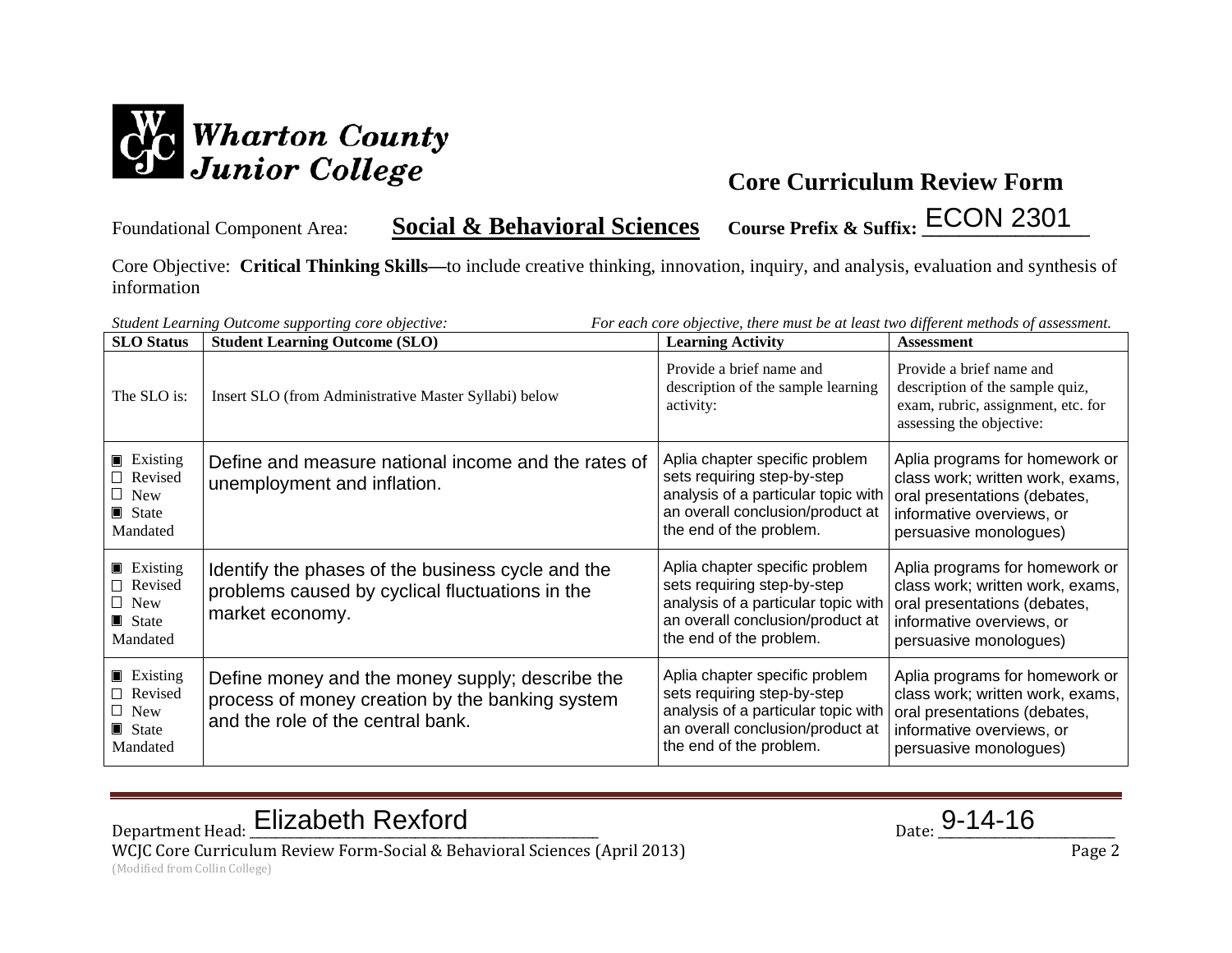

Foundational Component Area: **Social & Behavioral Sciences Course Prefix & Suffix: \_\_\_\_\_\_\_\_\_\_\_\_\_\_\_\_\_\_** ECON 2301

Core Objective: **Critical Thinking Skills—**to include creative thinking, innovation, inquiry, and analysis, evaluation and synthesis of information

|                                                                                        | For each core objective, there must be at least two different methods of assessment.<br>Student Learning Outcome supporting core objective:                                                     |                                                                                                                                                                     |                                                                                                                                                           |  |
|----------------------------------------------------------------------------------------|-------------------------------------------------------------------------------------------------------------------------------------------------------------------------------------------------|---------------------------------------------------------------------------------------------------------------------------------------------------------------------|-----------------------------------------------------------------------------------------------------------------------------------------------------------|--|
| <b>SLO</b> Status                                                                      | <b>Student Learning Outcome (SLO)</b>                                                                                                                                                           | <b>Learning Activity</b>                                                                                                                                            | <b>Assessment</b>                                                                                                                                         |  |
| The SLO is:                                                                            | Insert SLO (from Administrative Master Syllabi) below                                                                                                                                           | Provide a brief name and<br>description of the sample learning<br>activity:                                                                                         | Provide a brief name and<br>description of the sample quiz,<br>exam, rubric, assignment, etc. for<br>assessing the objective:                             |  |
| $\blacksquare$ Existing<br>Revised<br>$\Box$ New<br>$\blacksquare$ State<br>Mandated   | Construct the aggregate demand and aggregate<br>supply model of the macro economy and use it to<br>illustrate macroeconomic problems and the potential<br>monetary and fiscal policy solutions. | Aplia chapter specific problem<br>sets requiring step-by-step<br>analysis of a particular topic with<br>an overall conclusion/product at<br>the end of the problem. | Aplia programs for homework or<br>class work; written work, exams,<br>oral presentations (debates,<br>informative overviews, or<br>persuasive monologues) |  |
| $\blacksquare$ Existing<br>□ Revised<br>$\Box$ New<br>$\blacksquare$ State<br>Mandated | Explain the mechanics and institutions of international<br>trade and their impact on the macro economy.                                                                                         | Aplia chapter specific problem<br>sets requiring step-by-step<br>analysis of a particular topic with<br>an overall conclusion/product at<br>the end of the problem. | Aplia programs for homework or<br>class work; written work, exams,<br>oral presentations (debates,<br>informative overviews, or<br>persuasive monologues) |  |
| $\Box$ Existing<br>$\Box$ Revised<br>$\Box$ New<br>$\Box$ State<br>Mandated            |                                                                                                                                                                                                 |                                                                                                                                                                     |                                                                                                                                                           |  |

# Department Head: Elizabeth Rexford Department Head: <u>Elizabeth Rexford</u> Parte 2014-16

WCJC Core Curriculum Review Form-Social & Behavioral Sciences (April 2013) Page 3 (Modified from Collin College)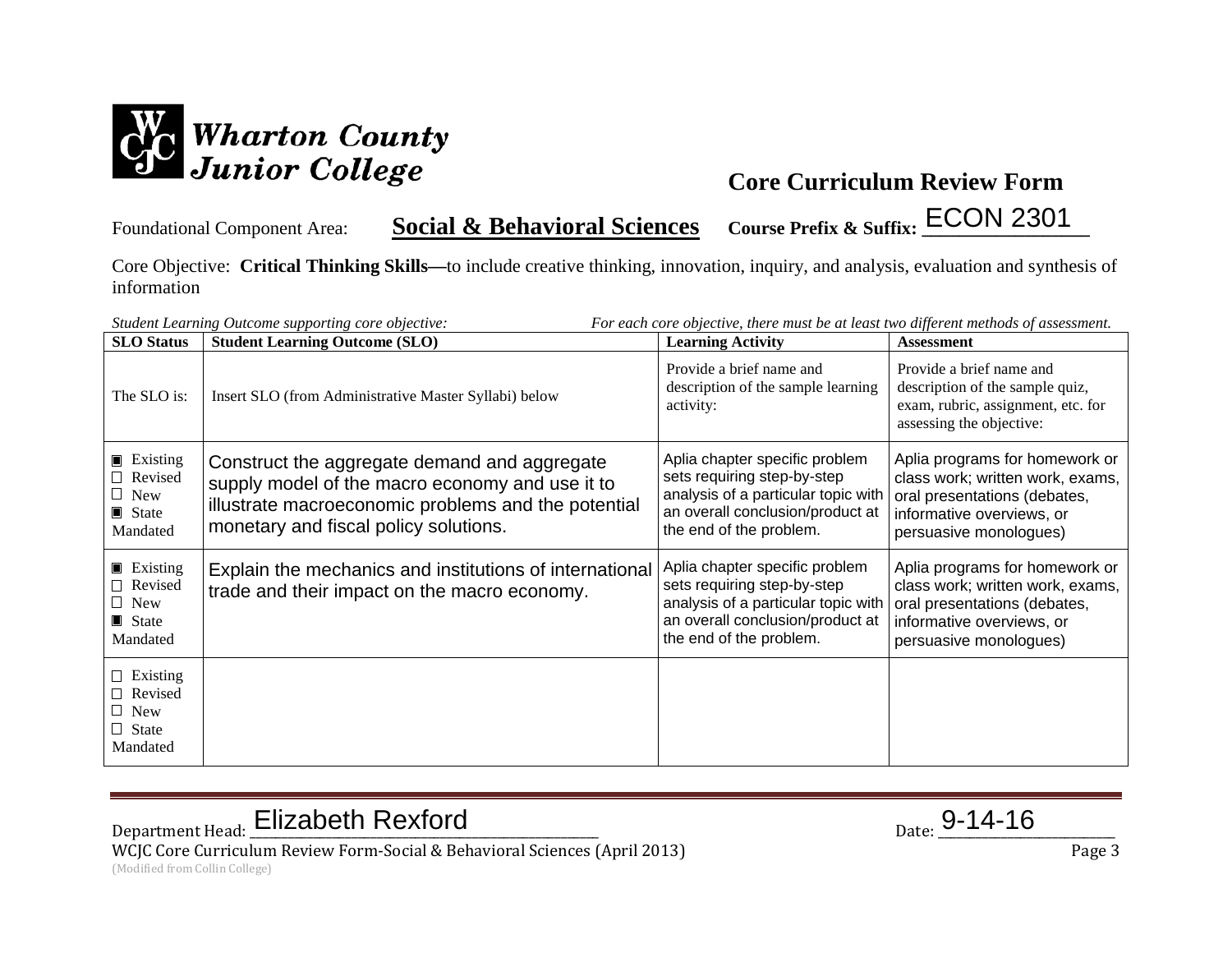

Foundational Component Area: **Social & Behavioral Sciences** Course Prefix & Suffix: ECON 2301

Core Objective: **Communication Skills—**to include effective development, interpretation and expression of ideas through written, oral and visual communication

|                                                                                      | For each core objective, there must be at least two different methods of assessment.<br>Student Learning Outcome supporting core objective:                       |                                                                                                                                                                                                       |                                                                                                                                                           |  |
|--------------------------------------------------------------------------------------|-------------------------------------------------------------------------------------------------------------------------------------------------------------------|-------------------------------------------------------------------------------------------------------------------------------------------------------------------------------------------------------|-----------------------------------------------------------------------------------------------------------------------------------------------------------|--|
| <b>SLO</b> Status                                                                    | <b>Student Learning Outcome (SLO)</b>                                                                                                                             | <b>Learning Activity</b>                                                                                                                                                                              | <b>Assessment</b>                                                                                                                                         |  |
| The SLO is:                                                                          | Insert SLO (from Administrative Master Syllabi) below                                                                                                             | Provide a brief name and<br>description of the sample learning<br>activity:                                                                                                                           | Provide a brief name and<br>description of the sample quiz,<br>exam, rubric, assignment, etc. for<br>assessing the objective:                             |  |
| $\blacksquare$ Existing<br>Revised<br>$\Box$ New<br>$\blacksquare$ State<br>Mandated | Explain the role of scarcity, specialization, opportunity<br>cost/benefit analysis in economic decision making.                                                   | In/out of class essay assignments,<br>Aplia interactive graphs, images,<br>discussion questions at the end of<br>the chapter, and student interactions<br>in the virtual marketplace (Aplia<br>based) | Aplia programs for homework or<br>class work; written work, exams,<br>oral presentations (debates,<br>informative overviews, or<br>persuasive monologues) |  |
| $\blacksquare$ Existing<br>Revised<br>$\Box$ New<br>State<br>Mandated                | Identify the determinants of supply and demand;<br>demonstrate the impact of ships in both market<br>supply and demand curves on equilibrium price and<br>output. | In/out of class essay assignments,<br>Aplia interactive graphs, images,<br>discussion questions at the end of<br>the chapter, and student interactions<br>in the virtual marketplace (Aplia<br>based) | Aplia programs for homework or<br>class work; written work, exams,<br>oral presentations (debates,<br>informative overviews, or<br>persuasive monologues) |  |
| $\blacksquare$ Existing<br>$\Box$ Revised<br>$\Box$ New<br>$\Box$ State<br>Mandated  |                                                                                                                                                                   |                                                                                                                                                                                                       |                                                                                                                                                           |  |

# Department Head: Elizabeth Rexford Department Head: <u>Elizabeth Rexford</u> Parte 2014-16

WCJC Core Curriculum Review Form-Social & Behavioral Sciences (April 2013) Page 4 (Modified from Collin College)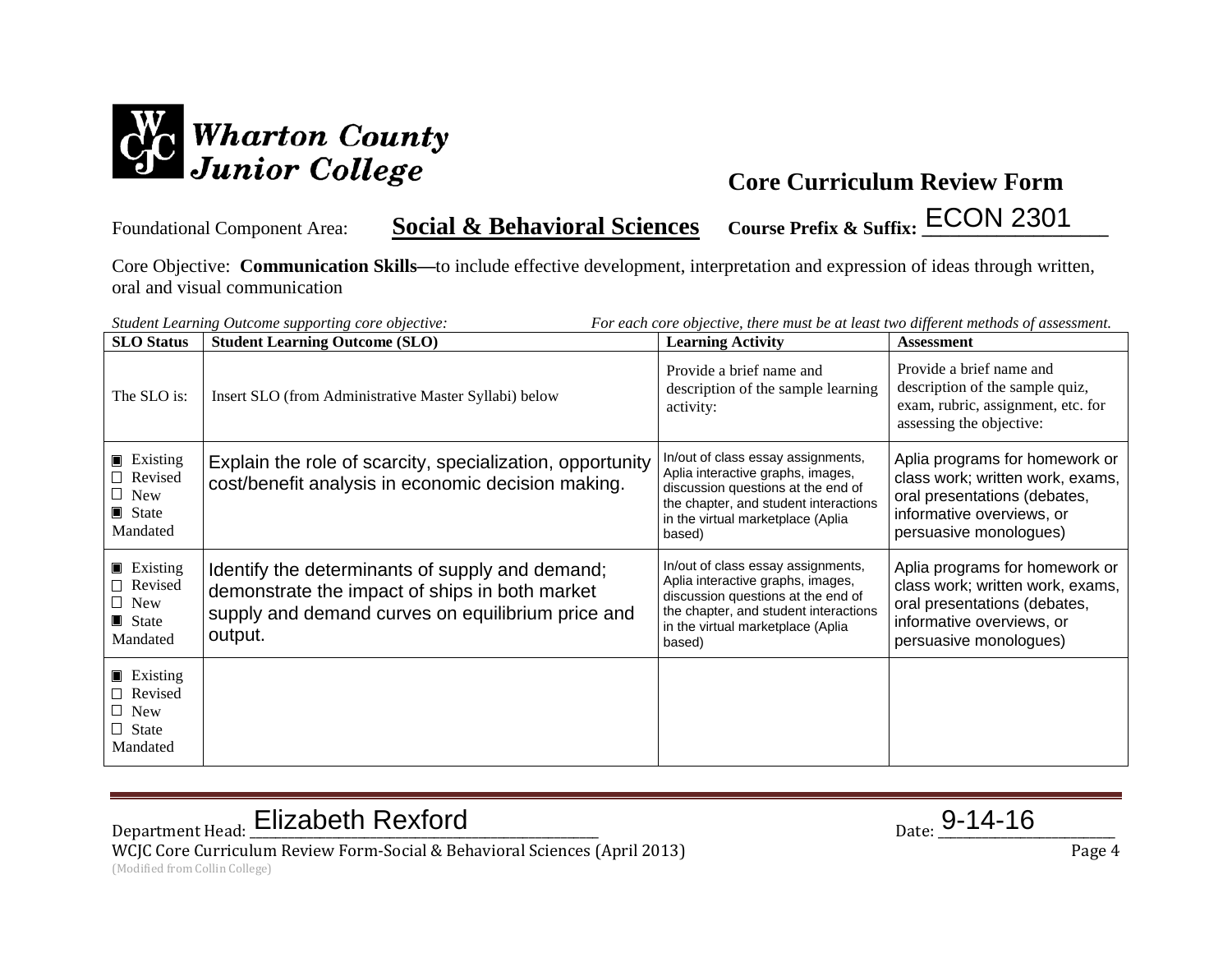

Foundational Component Area: **Social & Behavioral Sciences** Course Prefix & Suffix: ECON 2301

Core Objective: **Communication Skills—**to include effective development, interpretation and expression of ideas through written, oral and visual communication

| <b>SLO</b> Status                                                                           | Student Learning Outcome supporting core objective:<br><b>Student Learning Outcome (SLO)</b>                                                                                                    | For each core objective, there must be at least two different methods of assessment.<br><b>Learning Activity</b>                                                                                      | <b>Assessment</b>                                                                                                                                         |
|---------------------------------------------------------------------------------------------|-------------------------------------------------------------------------------------------------------------------------------------------------------------------------------------------------|-------------------------------------------------------------------------------------------------------------------------------------------------------------------------------------------------------|-----------------------------------------------------------------------------------------------------------------------------------------------------------|
| The SLO is:                                                                                 | Insert SLO (from Administrative Master Syllabi) below                                                                                                                                           | Provide a brief name and<br>description of the sample learning<br>activity:                                                                                                                           | Provide a brief name and<br>description of the sample quiz,<br>exam, rubric, assignment, etc. for<br>assessing the objective:                             |
| $\blacksquare$ Existing<br>□ Revised<br>$\Box$ New<br>$\blacksquare$ State<br>Mandated      | Define and measure national income and the rates of<br>unemployment and inflation.                                                                                                              | In/out of class essay assignments,<br>Aplia interactive graphs, images,<br>discussion questions at the end of<br>the chapter, and student interactions<br>in the virtual marketplace (Aplia<br>based) | Aplia programs for homework or<br>class work; written work, exams,<br>oral presentations (debates,<br>informative overviews, or<br>persuasive monologues) |
| $\blacksquare$ Existing<br>$\Box$ Revised<br>$\Box$ New<br>$\blacksquare$ State<br>Mandated | Construct the aggregate demand and aggregate<br>supply model of the macro economy and use it to<br>illustrate macroeconomic problems and the potential<br>monetary and fiscal policy solutions. | In/out of class essay assignments,<br>Aplia interactive graphs, images,<br>discussion questions at the end of<br>the chapter, and student interactions<br>in the virtual marketplace (Aplia<br>based) | Aplia programs for homework or<br>class work; written work, exams,<br>oral presentations (debates,<br>informative overviews, or<br>persuasive monologues) |
| $\blacksquare$ Existing<br>Revised<br>$\Box$ New<br>$\blacksquare$ State<br>Mandated        | Explain the mechanics and institutions of international<br>trade and their impact on the macro economy.                                                                                         | In/out of class essay assignments,<br>Aplia interactive graphs, images,<br>discussion questions at the end of<br>the chapter, and student interactions<br>in the virtual marketplace (Aplia<br>based) | Aplia programs for homework or<br>class work; written work, exams,<br>oral presentations (debates,<br>informative overviews, or<br>persuasive monologues) |

Department Head: Elizabeth Rexford Department Head: <u>Elizabeth Rexford</u> Parte 2014-16 WCJC Core Curriculum Review Form-Social & Behavioral Sciences (April 2013) Page 5

(Modified from Collin College)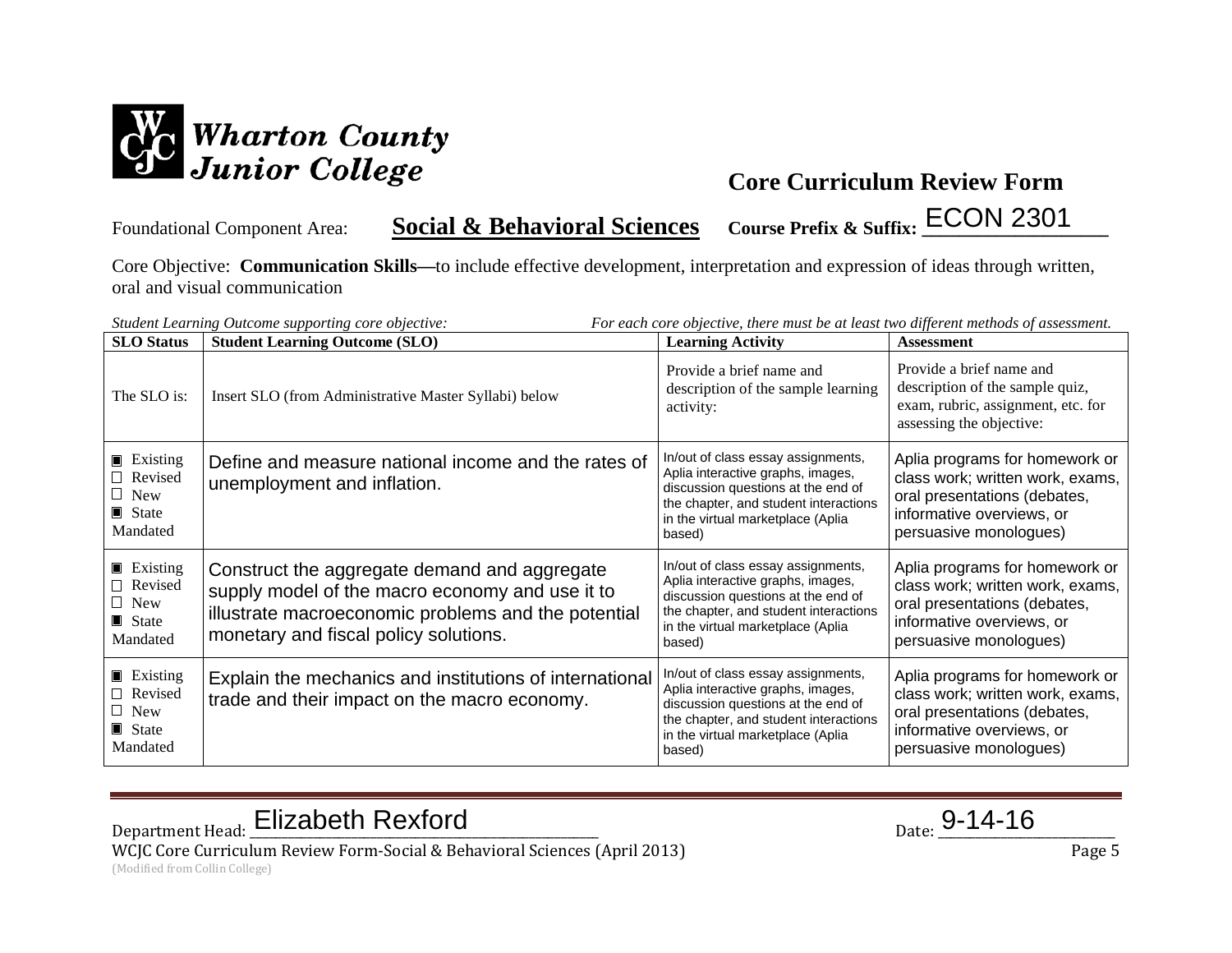

Foundational Component Area: **Social & Behavioral Sciences** Course Prefix & Suffix: ECON 2301

Core Objective: **Communication Skills—**to include effective development, interpretation and expression of ideas through written, oral and visual communication

|                                                                                             | For each core objective, there must be at least two different methods of assessment.<br>Student Learning Outcome supporting core objective: |                                                                                                                                                                                                       |                                                                                                                                                           |  |
|---------------------------------------------------------------------------------------------|---------------------------------------------------------------------------------------------------------------------------------------------|-------------------------------------------------------------------------------------------------------------------------------------------------------------------------------------------------------|-----------------------------------------------------------------------------------------------------------------------------------------------------------|--|
| <b>SLO</b> Status                                                                           | <b>Student Learning Outcome (SLO)</b>                                                                                                       | <b>Learning Activity</b>                                                                                                                                                                              | <b>Assessment</b>                                                                                                                                         |  |
| The SLO is:                                                                                 | Insert SLO (from Administrative Master Syllabi) below                                                                                       | Provide a brief name and<br>description of the sample learning<br>activity:                                                                                                                           | Provide a brief name and<br>description of the sample quiz,<br>exam, rubric, assignment, etc. for<br>assessing the objective:                             |  |
| $\blacksquare$ Existing<br>$\Box$ Revised<br>$\Box$ New<br>$\blacksquare$ State<br>Mandated | Define economic growth and identify sources of<br>economic growth.                                                                          | In/out of class essay assignments,<br>Aplia interactive graphs, images,<br>discussion questions at the end of<br>the chapter, and student interactions<br>in the virtual marketplace (Aplia<br>based) | Aplia programs for homework or<br>class work; written work, exams,<br>oral presentations (debates,<br>informative overviews, or<br>persuasive monologues) |  |
| $\Box$ Existing<br>$\Box$ Revised<br>$\Box$ New<br>$\Box$ State<br>Mandated                 |                                                                                                                                             |                                                                                                                                                                                                       |                                                                                                                                                           |  |
| $\Box$ Existing<br>$\Box$ Revised<br>$\Box$ New<br>$\Box$ State<br>Mandated                 |                                                                                                                                             |                                                                                                                                                                                                       |                                                                                                                                                           |  |

# Department Head: Elizabeth Rexford Department Head: <u>Elizabeth Rexford</u> Parte 2014-16

WCJC Core Curriculum Review Form-Social & Behavioral Sciences (April 2013) Page 6 (Modified from Collin College)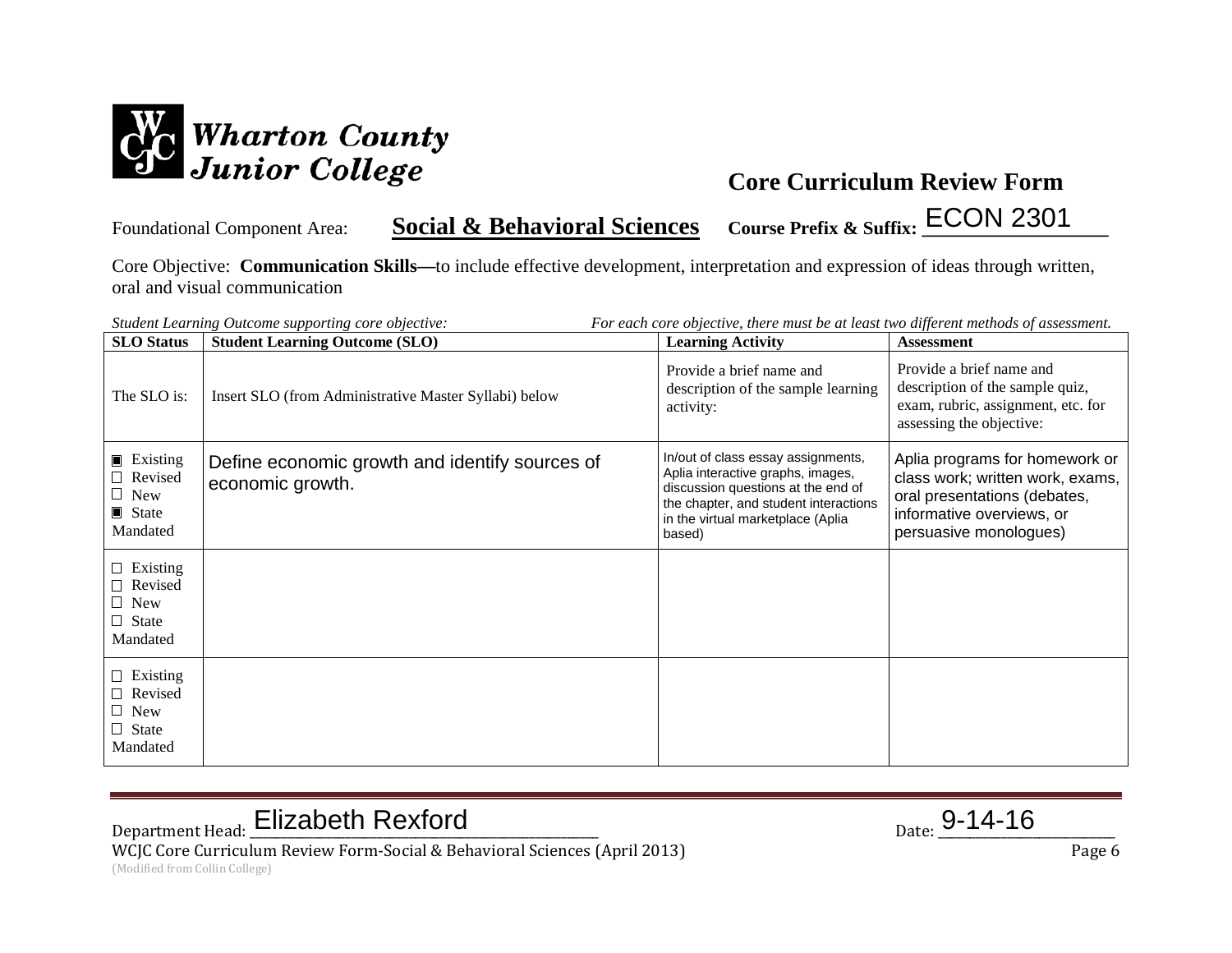

Foundational Component Area: **Social & Behavioral Sciences** Course Prefix & Suffix: **ECON 2301** 

Core Objective: **Empirical and Quantitative Skills—**to include the manipulation and analysis of numerical data or observable facts resulting in informed conclusions

| <b>SLO</b> Status                                                                      | Student Learning Outcome supporting core objective:<br><b>Student Learning Outcome (SLO)</b>                                                                      | For each core objective, there must be at least two different methods of assessment.<br><b>Learning Activity</b>                                                                                                                                                                             | <b>Assessment</b>                                                                                                             |
|----------------------------------------------------------------------------------------|-------------------------------------------------------------------------------------------------------------------------------------------------------------------|----------------------------------------------------------------------------------------------------------------------------------------------------------------------------------------------------------------------------------------------------------------------------------------------|-------------------------------------------------------------------------------------------------------------------------------|
| The SLO is:                                                                            | Insert SLO (from Administrative Master Syllabi) below                                                                                                             | Provide a brief name and<br>description of the sample learning<br>activity:                                                                                                                                                                                                                  | Provide a brief name and<br>description of the sample quiz,<br>exam, rubric, assignment, etc. for<br>assessing the objective: |
| <b>Existing</b><br>$\Box$ Revised<br>$\Box$ New<br>$\blacksquare$ State<br>Mandated    | Explain the role of scarcity, specialization, opportunity<br>cost/benefit analysis in economic decision making.                                                   | Students may hone skills with the Aplia<br>math and graphing program and the use<br>these skills for problem sets that are<br>quantitatively and qualitatively randomized.<br>Many problems involve analyzing and<br>manipulating data found in tables and<br>graphs via an "economic lens". | Aplia programs for<br>homework or class work;<br>written work, exams                                                          |
| <b>Existing</b><br>Revised<br>$\Box$ New<br>$\blacksquare$ State<br>Mandated           | Identify the determinants of supply and demand;<br>demonstrate the impact of ships in both market<br>supply and demand curves on equilibrium price and<br>output. | Students may hone skills with the Aplia<br>math and graphing program and the use<br>these skills for problem sets that are<br>quantitatively and qualitatively randomized.<br>Many problems involve analyzing and<br>manipulating data found in tables and<br>graphs via an "economic lens". | Aplia programs for<br>homework or class work;<br>written work, exams                                                          |
| $\blacksquare$ Existing<br>□ Revised<br>$\Box$ New<br>$\blacksquare$ State<br>Mandated | Define and measure national income and the rates of<br>unemployment and inflation.                                                                                | Students may hone skills with the Aplia<br>math and graphing program and the use<br>these skills for problem sets that are<br>quantitatively and qualitatively randomized.<br>Many problems involve analyzing and<br>manipulating data found in tables and<br>graphs via an "economic lens". | Aplia programs for<br>homework or class work;<br>written work, exams                                                          |

Department Head: Elizabeth Rexford Department Head: <u>Elizabeth Rexford</u> Parte 2014-16

WCJC Core Curriculum Review Form-Social & Behavioral Sciences (April 2013) Page 7 (Modified from Collin College)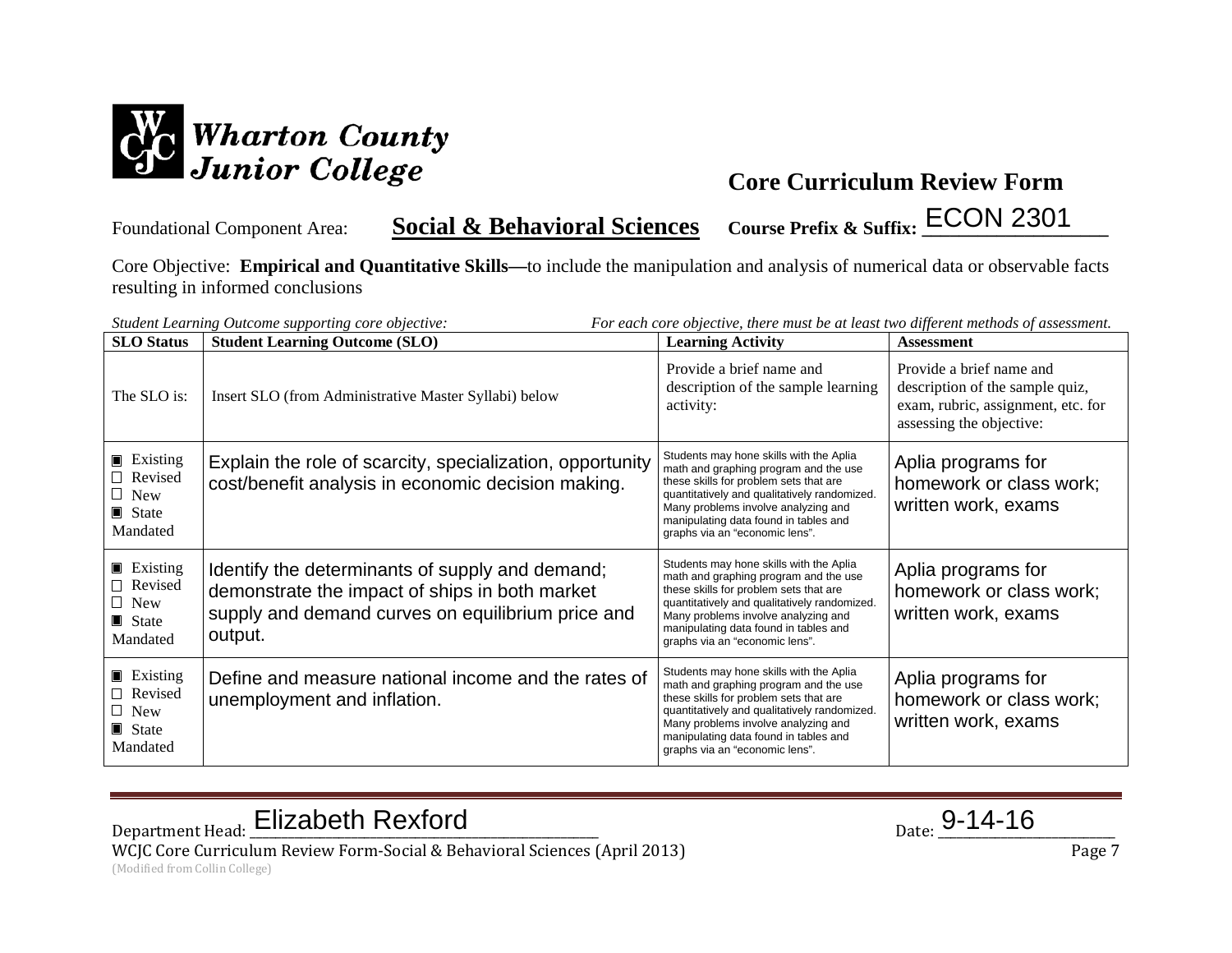

Foundational Component Area: **Social & Behavioral Sciences** Course Prefix & Suffix: **ECON 2301** 

Core Objective: **Empirical and Quantitative Skills—**to include the manipulation and analysis of numerical data or observable facts resulting in informed conclusions

| For each core objective, there must be at least two different methods of assessment.<br>Student Learning Outcome supporting core objective: |                                                                                                                                                                                                 |                                                                                                                                                                                                                                                                                              |                                                                                                                               |
|---------------------------------------------------------------------------------------------------------------------------------------------|-------------------------------------------------------------------------------------------------------------------------------------------------------------------------------------------------|----------------------------------------------------------------------------------------------------------------------------------------------------------------------------------------------------------------------------------------------------------------------------------------------|-------------------------------------------------------------------------------------------------------------------------------|
| <b>SLO</b> Status                                                                                                                           | <b>Student Learning Outcome (SLO)</b>                                                                                                                                                           | <b>Learning Activity</b>                                                                                                                                                                                                                                                                     | <b>Assessment</b>                                                                                                             |
| The SLO is:                                                                                                                                 | Insert SLO (from Administrative Master Syllabi) below                                                                                                                                           | Provide a brief name and<br>description of the sample learning<br>activity:                                                                                                                                                                                                                  | Provide a brief name and<br>description of the sample quiz,<br>exam, rubric, assignment, etc. for<br>assessing the objective: |
| $\blacksquare$ Existing<br>□ Revised<br>$\Box$ New<br>$\blacksquare$ State<br>Mandated                                                      | Identify the phases of the business cycle and the<br>problems caused by cyclical fluctuations in the<br>market economy.                                                                         | Students may hone skills with the Aplia<br>math and graphing program and the use<br>these skills for problem sets that are<br>quantitatively and qualitatively randomized.<br>Many problems involve analyzing and<br>manipulating data found in tables and<br>graphs via an "economic lens". | Aplia programs for<br>homework or class work;<br>written work, exams                                                          |
| $\blacksquare$ Existing<br>Revised<br>$\Box$ New<br>$\blacksquare$ State<br>Mandated                                                        | Define money and the money supply; describe the<br>process of money creation by the banking system<br>and the role of the central bank.                                                         | Students may hone skills with the Aplia<br>math and graphing program and the use<br>these skills for problem sets that are<br>quantitatively and qualitatively randomized.<br>Many problems involve analyzing and<br>manipulating data found in tables and<br>graphs via an "economic lens". | Aplia programs for<br>homework or class work;<br>written work, exams                                                          |
| $\blacksquare$ Existing<br>Revised<br>$\Box$ New<br>State<br>Mandated                                                                       | Construct the aggregate demand and aggregate<br>supply model of the macro economy and use it to<br>illustrate macroeconomic problems and the potential<br>monetary and fiscal policy solutions. | Students may hone skills with the Aplia<br>math and graphing program and the use<br>these skills for problem sets that are<br>quantitatively and qualitatively randomized.<br>Many problems involve analyzing and<br>manipulating data found in tables and<br>graphs via an "economic lens". | Aplia programs for<br>homework or class work;<br>written work, exams                                                          |

Department Head: Elizabeth Rexford Department Head: <u>Elizabeth Rexford</u> Parte 2014-16

WCJC Core Curriculum Review Form-Social & Behavioral Sciences (April 2013) Page 8 (Modified from Collin College)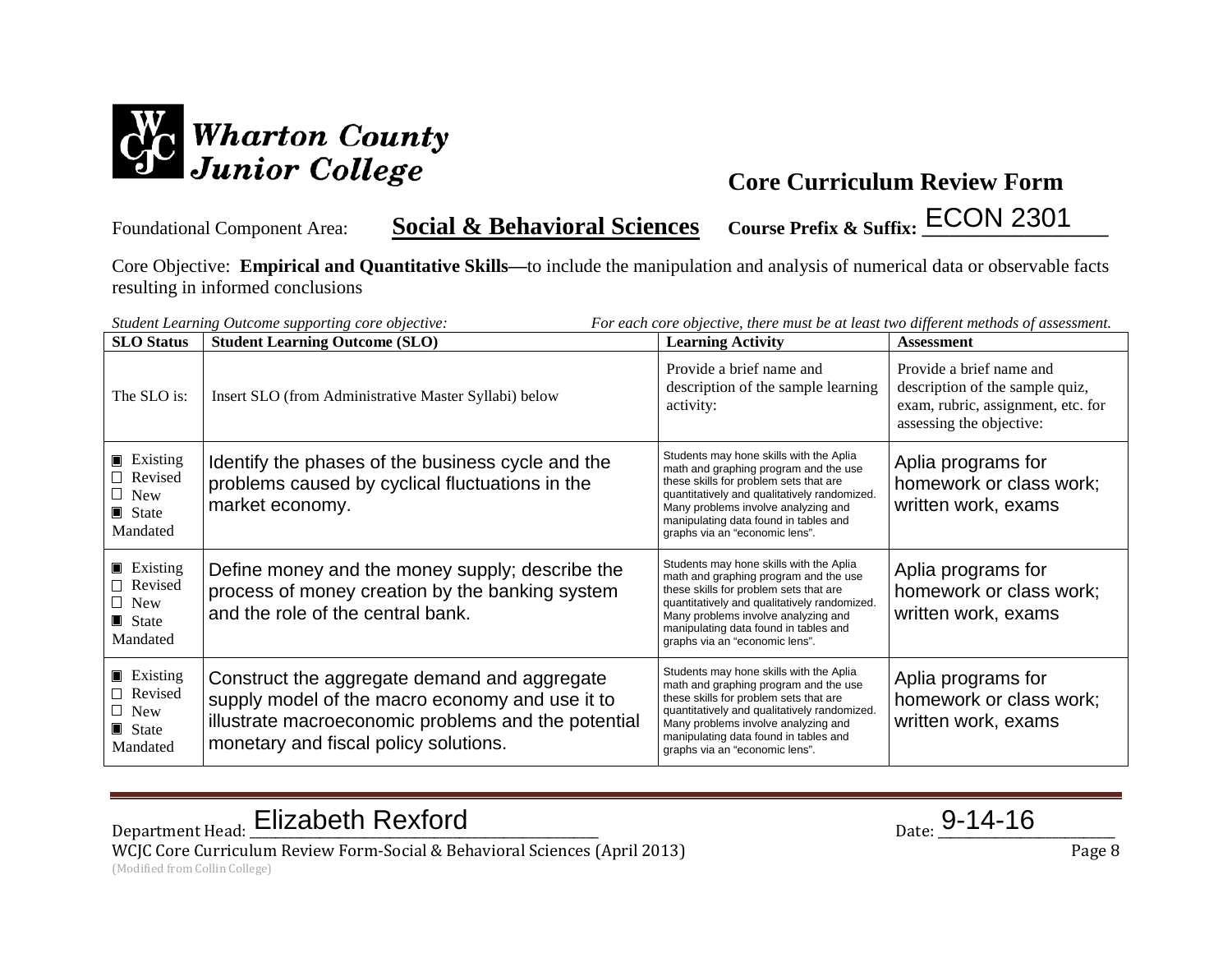

Foundational Component Area: **Social & Behavioral Sciences** Course Prefix & Suffix: **ECON 2301** 

Core Objective: **Empirical and Quantitative Skills—**to include the manipulation and analysis of numerical data or observable facts resulting in informed conclusions

| For each core objective, there must be at least two different methods of assessment.<br>Student Learning Outcome supporting core objective: |                                                                                                         |                                                                                                                                                                                                                                                                                              |                                                                                                                               |  |
|---------------------------------------------------------------------------------------------------------------------------------------------|---------------------------------------------------------------------------------------------------------|----------------------------------------------------------------------------------------------------------------------------------------------------------------------------------------------------------------------------------------------------------------------------------------------|-------------------------------------------------------------------------------------------------------------------------------|--|
| <b>SLO</b> Status                                                                                                                           | <b>Student Learning Outcome (SLO)</b>                                                                   | <b>Learning Activity</b>                                                                                                                                                                                                                                                                     | <b>Assessment</b>                                                                                                             |  |
| The SLO is:                                                                                                                                 | Insert SLO (from Administrative Master Syllabi) below                                                   | Provide a brief name and<br>description of the sample learning<br>activity:                                                                                                                                                                                                                  | Provide a brief name and<br>description of the sample quiz,<br>exam, rubric, assignment, etc. for<br>assessing the objective: |  |
| $\blacksquare$ Existing<br>$\Box$ Revised<br>$\Box$ New<br>$\blacksquare$ State<br>Mandated                                                 | Explain the mechanics and institutions of international<br>trade and their impact on the macro economy. | Students may hone skills with the Aplia<br>math and graphing program and the use<br>these skills for problem sets that are<br>quantitatively and qualitatively randomized.<br>Many problems involve analyzing and<br>manipulating data found in tables and<br>graphs via an "economic lens". | Aplia programs for<br>homework or class work;<br>written work, exams                                                          |  |
| $\blacksquare$ Existing<br>Revised<br>$\Box$ New<br>$\blacksquare$ State<br>Mandated                                                        | Define economic growth and identify sources of<br>economic growth.                                      | Students may hone skills with the Aplia<br>math and graphing program and the use<br>these skills for problem sets that are<br>quantitatively and qualitatively randomized.<br>Many problems involve analyzing and<br>manipulating data found in tables and<br>graphs via an "economic lens". | Aplia programs for<br>homework or class work;<br>written work, exams                                                          |  |
| $\Box$ Existing<br>$\Box$ Revised<br>$\Box$ New<br>$\Box$ State<br>Mandated                                                                 |                                                                                                         |                                                                                                                                                                                                                                                                                              |                                                                                                                               |  |

# Department Head: Elizabeth Rexford Department Head: <u>Elizabeth Rexford</u> Parte 2014-16

WCJC Core Curriculum Review Form-Social & Behavioral Sciences (April 2013) Page 9 (Modified from Collin College)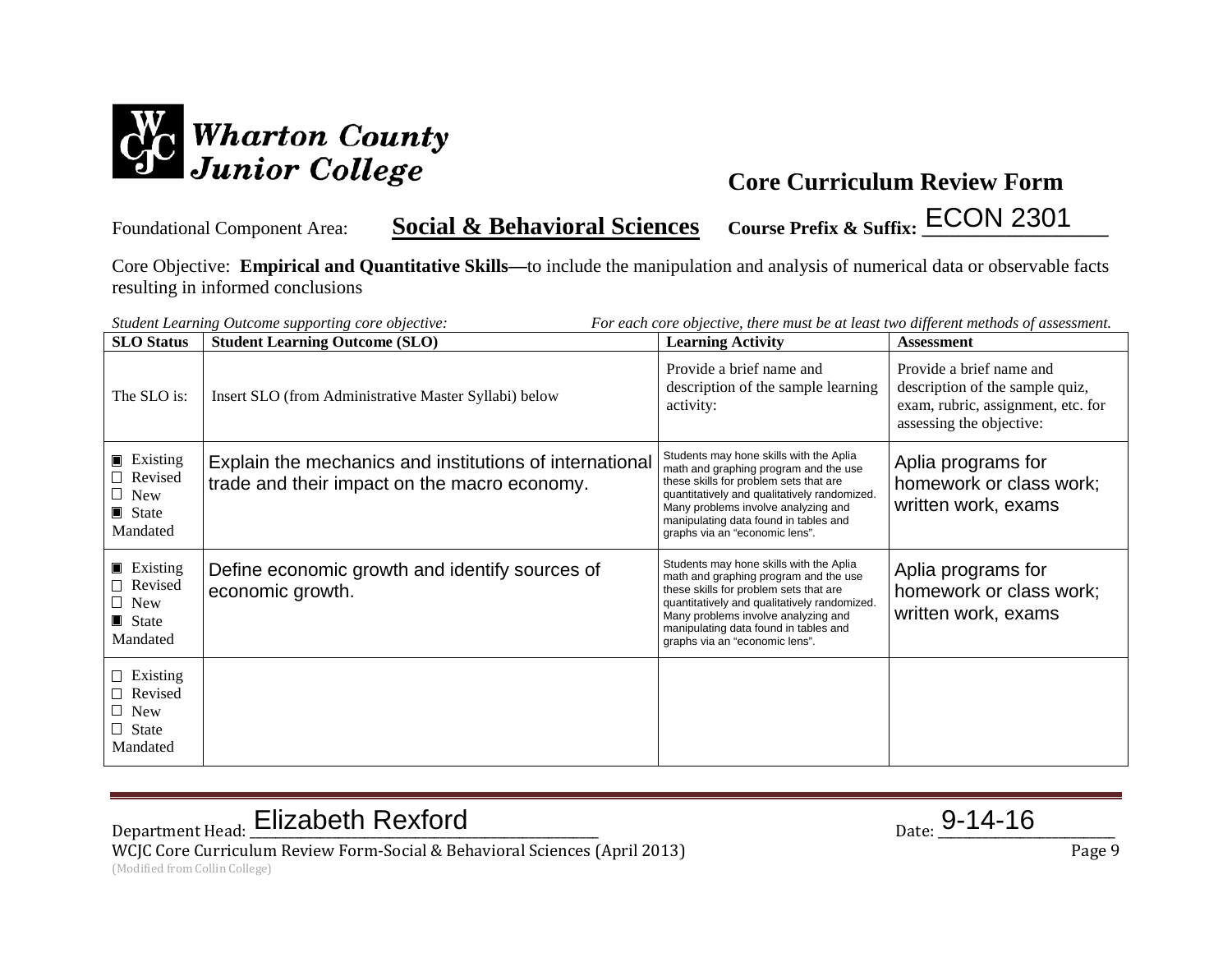

Foundational Component Area: **Social & Behavioral Sciences** Course Prefix & Suffix: **ECON 2301** 

Core Objective: **Social Responsibility—**to include intercultural competence, knowledge of civic responsibility, and the ability to engage effectively in regional, national, and global communities

|                                                                                        | For each core objective, there must be at least two different methods of assessment.<br>Student Learning Outcome supporting core objective: |                                                                                                                                                                                                                                    |                                                                                                                                                           |  |  |
|----------------------------------------------------------------------------------------|---------------------------------------------------------------------------------------------------------------------------------------------|------------------------------------------------------------------------------------------------------------------------------------------------------------------------------------------------------------------------------------|-----------------------------------------------------------------------------------------------------------------------------------------------------------|--|--|
| <b>SLO</b> Status                                                                      | <b>Student Learning Outcome (SLO)</b>                                                                                                       | <b>Learning Activity</b>                                                                                                                                                                                                           | <b>Assessment</b>                                                                                                                                         |  |  |
| The SLO is:                                                                            | Insert SLO (from Administrative Master Syllabi) below                                                                                       | Provide a brief name and<br>description of the sample learning<br>activity:                                                                                                                                                        | Provide a brief name and<br>description of the sample quiz,<br>exam, rubric, assignment, etc. for<br>assessing the objective:                             |  |  |
| $\blacksquare$ Existing<br>□ Revised<br>$\Box$ New<br>$\blacksquare$ State<br>Mandated | Explain the role of scarcity, specialization, opportunity<br>cost/benefit analysis in economic decision making.                             | Instructors integrate real-time/world<br>events into the class lectures and<br>assignments (such as news articles)<br>and students respond in Aplia with<br>graded News Analysis questions<br>apply a global lens to these issues. | Aplia programs for homework or<br>class work; written work, exams,<br>oral presentations (debates,<br>informative overviews, or<br>persuasive monologues) |  |  |
| $\blacksquare$ Existing<br>□ Revised<br>$\Box$ New<br>$\blacksquare$ State<br>Mandated | Define and measure national income and the rates of<br>unemployment and inflation.                                                          | Instructors integrate real-time/world<br>events into the class lectures and<br>assignments (such as news articles)<br>and students respond in Aplia with<br>graded News Analysis questions<br>apply a global lens to these issues. | Aplia programs for homework or<br>class work; written work, exams,<br>oral presentations (debates,<br>informative overviews, or<br>persuasive monologues) |  |  |
| $\blacksquare$ Existing<br>□ Revised<br>$\Box$ New<br>$\blacksquare$ State<br>Mandated | Define money and the money supply: describe the<br>process of money creation by the banking system<br>and the role of the central bank.     | Instructors integrate real-time/world<br>events into the class lectures and<br>assignments (such as news articles)<br>and students respond in Aplia with<br>graded News Analysis questions<br>apply a global lens to these issues. | Aplia programs for homework or<br>class work; written work, exams,<br>oral presentations (debates,<br>informative overviews, or<br>persuasive monologues) |  |  |

Department Head: Elizabeth Rexford Department Head: <u>Elizabeth Rexford</u> Parte 2014-16

WCJC Core Curriculum Review Form-Social & Behavioral Sciences (April 2013) Page 10 (Modified from Collin College)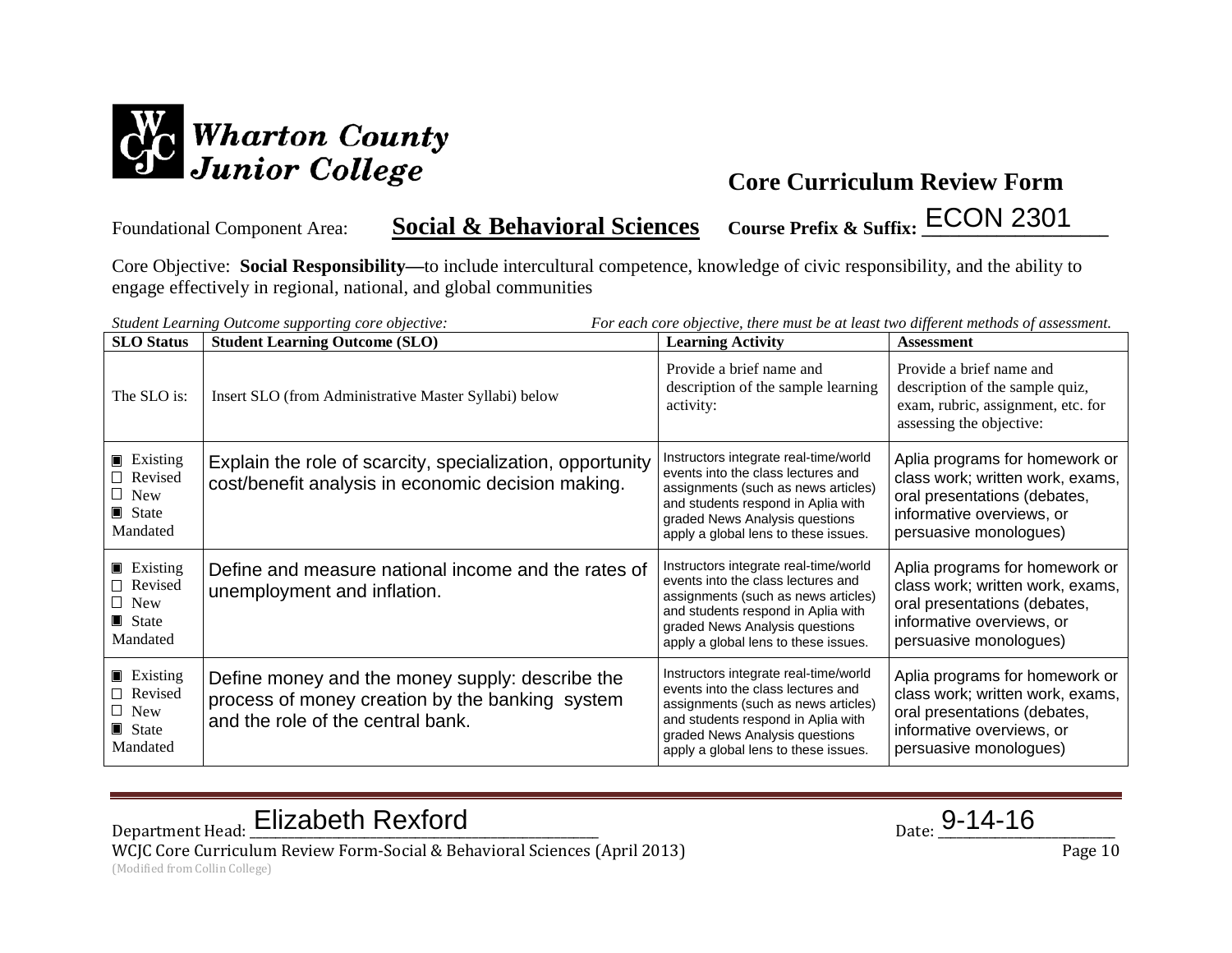

Foundational Component Area: **Social & Behavioral Sciences** Course Prefix & Suffix: **ECON 2301** 

Core Objective: **Social Responsibility—**to include intercultural competence, knowledge of civic responsibility, and the ability to engage effectively in regional, national, and global communities

| <b>SLO</b> Status                                                                           | Student Learning Outcome supporting core objective:<br><b>Student Learning Outcome (SLO)</b>                                                                                                    | For each core objective, there must be at least two different methods of assessment.<br><b>Learning Activity</b>                                                                                                                   | <b>Assessment</b>                                                                                                                                         |
|---------------------------------------------------------------------------------------------|-------------------------------------------------------------------------------------------------------------------------------------------------------------------------------------------------|------------------------------------------------------------------------------------------------------------------------------------------------------------------------------------------------------------------------------------|-----------------------------------------------------------------------------------------------------------------------------------------------------------|
| The SLO is:                                                                                 | Insert SLO (from Administrative Master Syllabi) below                                                                                                                                           | Provide a brief name and<br>description of the sample learning<br>activity:                                                                                                                                                        | Provide a brief name and<br>description of the sample quiz,<br>exam, rubric, assignment, etc. for<br>assessing the objective:                             |
| $\blacksquare$ Existing<br>$\Box$ Revised<br>$\Box$ New<br>$\blacksquare$ State<br>Mandated | Construct the aggregate demand and aggregate<br>supply model of the macro economy and use it to<br>illustrate macroeconomic problems and the potential<br>monetary and fiscal policy solutions. | Instructors integrate real-time/world<br>events into the class lectures and<br>assignments (such as news articles)<br>and students respond in Aplia with<br>graded News Analysis questions<br>apply a global lens to these issues. | Aplia programs for homework or<br>class work; written work, exams,<br>oral presentations (debates,<br>informative overviews, or<br>persuasive monologues) |
| <b>Existing</b><br>□ Revised<br>$\Box$ New<br>$\blacksquare$ State<br>Mandated              | Explain the mechanics and institutions of international<br>trade and their impact on the macro economy.                                                                                         | Instructors integrate real-time/world<br>events into the class lectures and<br>assignments (such as news articles)<br>and students respond in Aplia with<br>graded News Analysis questions<br>apply a global lens to these issues. | Aplia programs for homework or<br>class work; written work, exams,<br>oral presentations (debates,<br>informative overviews, or<br>persuasive monologues) |
| $\blacksquare$ Existing<br>□ Revised<br>$\Box$ New<br>$\blacksquare$ State<br>Mandated      | Define economic growth and identify sources of<br>economic growth.                                                                                                                              | Instructors integrate real-time/world<br>events into the class lectures and<br>assignments (such as news articles)<br>and students respond in Aplia with<br>graded News Analysis questions<br>apply a global lens to these issues. | Aplia programs for homework or<br>class work; written work, exams,<br>oral presentations (debates,<br>informative overviews, or<br>persuasive monologues) |

Department Head: Elizabeth Rexford Department Head: <u>Elizabeth Rexford</u> Parte 2014-16

WCJC Core Curriculum Review Form-Social & Behavioral Sciences (April 2013) Page 11 (Modified from Collin College)